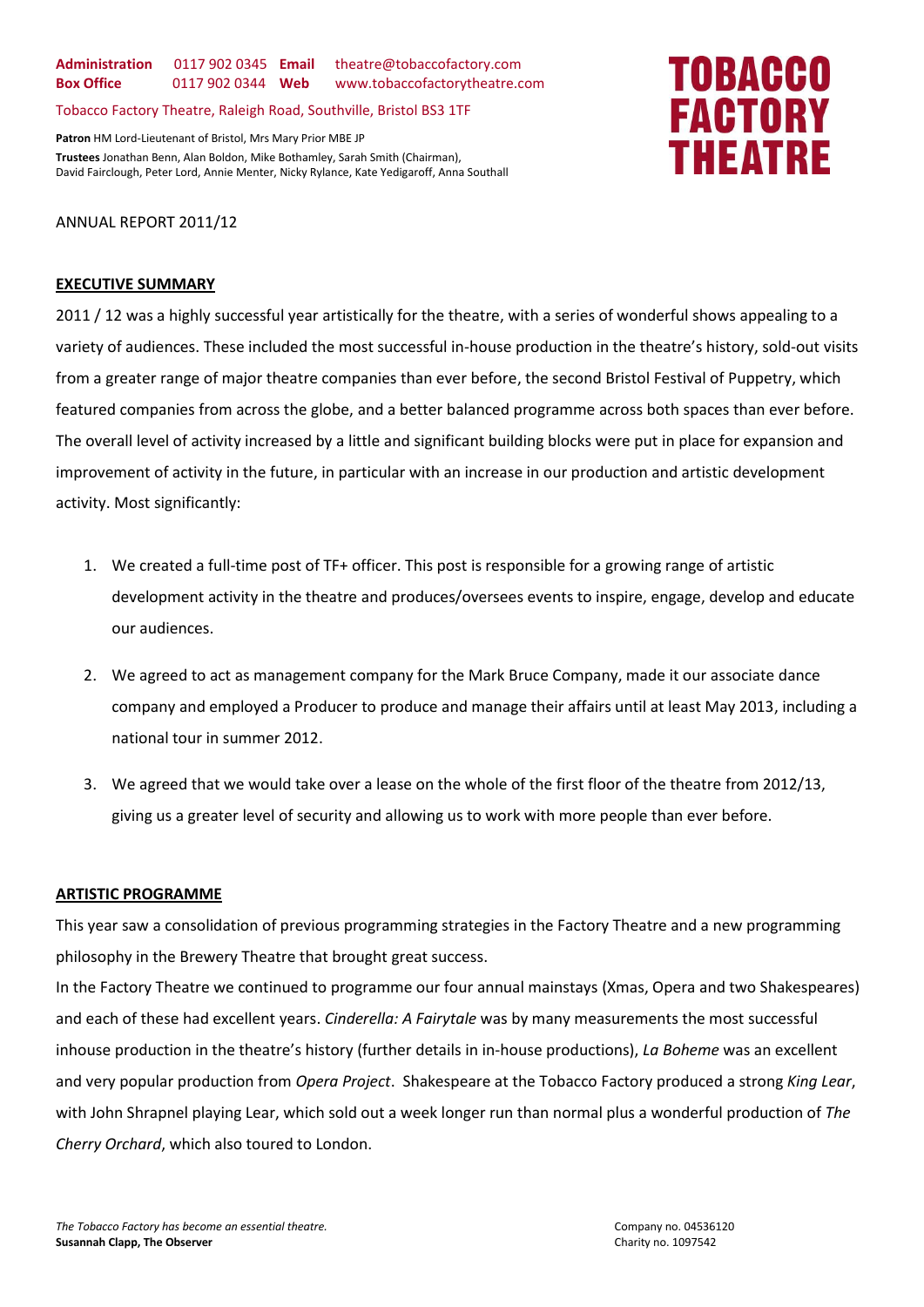Alongside these shows we programmed a mixture of week and split week theatre shows, with notable visits from high profile companies including Northern Broadsides, Filter and Volcano and emerging companies including Little Bulb, Idle Motion, The Invisible Circus and Jammy Voo.

We hosted the second Bristol Festival of Puppetry, with an excellent line-up that included Wakka Wakka, Ulrike Quade, Jo Stromgren and others. This festival also saw our bar packed out nightly for The Smoking Puppet Cabaret, which saw terrifically accomplished turns from a range of artists.

We had a typically strong comedy programme, including a sold-out week from Mark Thomas with a thoughtprovoking comedy show about Palestine, and programmed comedy in the Brewery for the first time – this was mostly improv and featured The Suggestibles and the Noise Next Door as well as several appearances from local troupe Instant Wit.

In the Brewery we invested more heavily in shows from a wider range of more developed companies than hitherto, running these alongside the more normal programming of local emerging companies. Companies thereby programmed included Paines Plough, Blind Summit, Show and Tell and Hull Truck. We financed the extra investment purely through ticket sales – all of these companies sold out.

We continued to programme week long runs of family productions at The Brewery during half terms, and they continued to be very popular. Particularly rewarding for us in this strand was *Kid Carpet and the Noisy Animals*, a show that was originally developed at the Tobacco Factory through SITE. We joined forces with a new initiative, World Stage, to try and develop other family programming but although the quality of shows that World Stage brought us was strong we struggled to find big audiences for these works.

Finally, we hosted one of the most ambitious seasons that BOVTS has ever attempted. Over the course of four weeks around 70 students produced four of John Godber's shows in rep across our two venues. John Godber significantly rewrote one of them for the theatre, directed another and was generally whole-heartedly involved and the month worked wonderfully well.

# **IN-HOUSE PRODUCTIONS**

In Xmas 2011 we co-produced *Cinderella: A Fairytale* with Travelling Light. The show was directed by Sally Cookson, designed by Katie Sykes and devised by the ensemble (scripted by Adam Peck). Benji Bower was Musical Director. From early on it looked likely to be a bit special, and that certainly turned out to be the case - it played to over 14,300 people, the largest ever audience for a show at the theatre, was rapturously reviewed locally and nationally and was invited to play a significant London run in Xmas 2013 by the St James Theatre.

We co-produced an ambitious tour of a new dance theatre piece *Made In Heaven* with our associate company The Mark Bruce Company. The show played three dates in Bristol, three in London (Wilton's Music Hall – a uniquely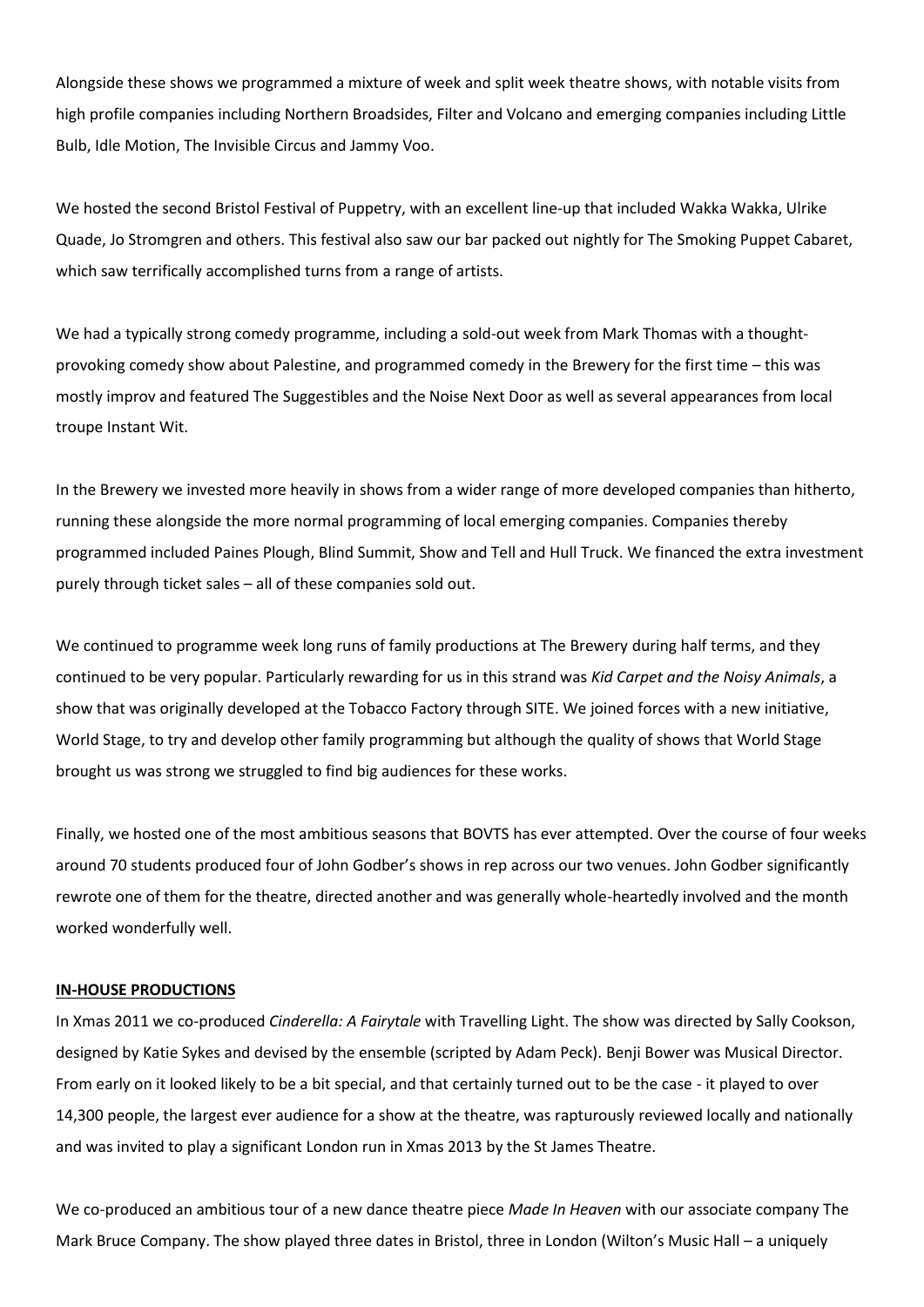lovely venue) and a further eleven around the country in Exeter, Newcastle, Salisbury and elsewhere. The show was reviewed very widely, and very well, the relationship with Wilton's looks set to continue, to the benefit of all, and the company found a far wider audience than they had done previously.

# **EDUCATION, PARTICIPATION & ENGAGEMENT**

Under the banner Tobacco Factory Plus (TF+), our training, education and participation programme developed apace as a result of the TF+ Officer's increased capacity.

In August 2011 in collaboration with top Bristol-based companies Fairground Theatre and Kompany Malakhi, and with support from the Creative Youth Network, we ran our first ever Summer School. Over one week we worked with twenty 13 – 18 year olds on performance making skills, creating a video documentary as we went along. We were pleased to be able to offer a small number of bursary places on the Summer School thanks to the Denman Family Trust.

Also in the summer we were delighted to welcome the return of the Moveable Feast to run youth and community puppet-making workshops as part of the Bristol Festival of Puppetry.

In October 2011 we launched the first term of a programme of regular training opportunities for professional theatre-makers. Combining weekly skill-based classes with one-off masterclasses with visiting companies, this programme engaged a wide range of Bristol-based performers, supporting them in the development and maintenance of their craft and technique, and inspiring them through access to top level artists. A second term started in February 2012, a particular highlight which was our first weekend-long masterclass, which was led by Punchdrunk associate director and choreographer Maxine Doyle and saw 20 local artists working across the TFT's Brewery spaces to explore processes for creating site-specific movement work.

Alongside our Christmas co-production, *Cinderella*, we ran two in-school workshops with pupils at next door local Ashton Gate Primary School and devised an innovative post-show workshop and tour experience for ages 6+. Also during the year, we continued to offer regular post-show talks for our audiences, including with Les Dennis (*Jigsy*) and Kate Tempest (writer, *Wasted*), and Lunch with Opera Project returned, as did the ever popular Lunchtime Talks to accompany the Shakespeare at the Tobacco Factory season.

# **CREATIVE DEVELOPMENT**

The artist development strands of TF+ saw a particular increase in activity over this period.

Our new writing competition, Script Space, this year delivered in association with the Bristol Festival of Ideas, saw a significant shift in emphasis, with us offering development opportunities to the two winning writers. In October 2011 director Lee Lyford and students at City of Bristol College worked with playwright Martin Lytton on the development of his play *The Girl from Sparta Road,* and in November 2011 we produced a short lunchtime run of Tamsin Walker's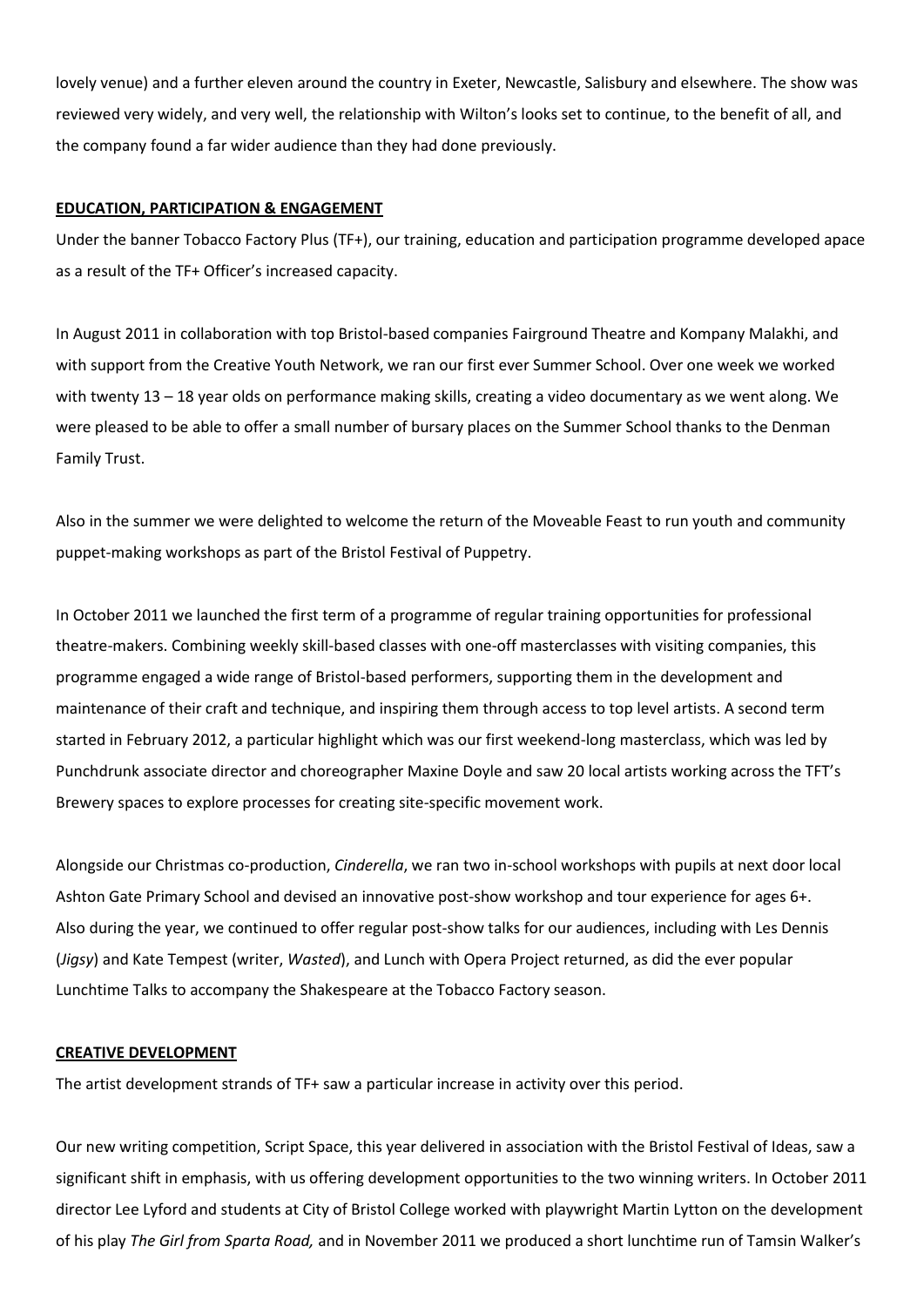play, *Digits.* Also during this period, we launched Script Space V, administrated with support from the Writers' Forum at the Tobacco Factory, and received a record 600 submissions.

The second incarnation of our residency programme, SITE, delivered in collaboration with Theatre Bristol, saw us working with artists Sarah Fielding and Holly Stoppit on their idea for a site-specific performance at the old Bridewell police cells. Through *Behind Closed Doors* also worked with and trained a group of performers through their activity, sharing their practice for making bespoke interactive performance pieces. They also presented two work-in-progress showing of the piece.

The number of Prototype events a year was reduced from three to two (one each in the autumn and the spring), in order to better complement the activity of Bristol Old Vic's Ferment programme. The October instalment of our Prototype scratch event saw performances from several artists new to the TFT, including Stand + Stare's *The Walk* and Bea Roberts' *The Chocolate Plant*, which were picked up for further development through TF+'s mini residency programme later in the year. In addition, we hosted 3 further work-in-progress events, two of which were in collaboration with the Writers' Forum at the Tobacco Factory, and new dance piece from Neshima. Our Creative Credit scheme continued to offer heavily subsidised space for local artists to develop their shows, with local companies Idiot Child, Darkstuff, Roughhouse and Pins & Needles among the beneficiaries.

### **AUDIENCE DEVELOPMENT**

We continued to work with local schools and communities through our DNA (Developing New Audiences) initiative. In autumn 2011, Pins & Needles' production Flies toured to three schools (Bridge Learning Campus, Merchants' Academy and Fairfield High School) and achieved the initiative's best audiences to date, with over 200 people seeing the show across the three venues. In spring 2012, Fellswoop toured their acclaimed adaptation of the film Belleville Rendez-vous to the same schools – a great opportunity for a company at the start of their career, which enabled them to develop their in-school education provision alongside performing the show.

#### **FINANCIAL DEVELOPMENT**

The Development Department expanded this year by recruiting Sophie Jerrold, formerly of SATTF, to work specifically with the corporate sector. The department saw a massive income rise from £90,000 to over £140,000 (net £120,000), over 9% of the theatre's turnover.

Huge advances were made in our relationships with the corporate sector, with our business club growing to 26 members, and a 49% increase in the income derived from them. The most significant sponsorship deal for several years was agreed with IOP, who sponsored Cinderella, and the theatre proved itself capable of delivering great value for money in a number of areas that corporations might be interested in, including CSR but also advertising, hospitality etc.